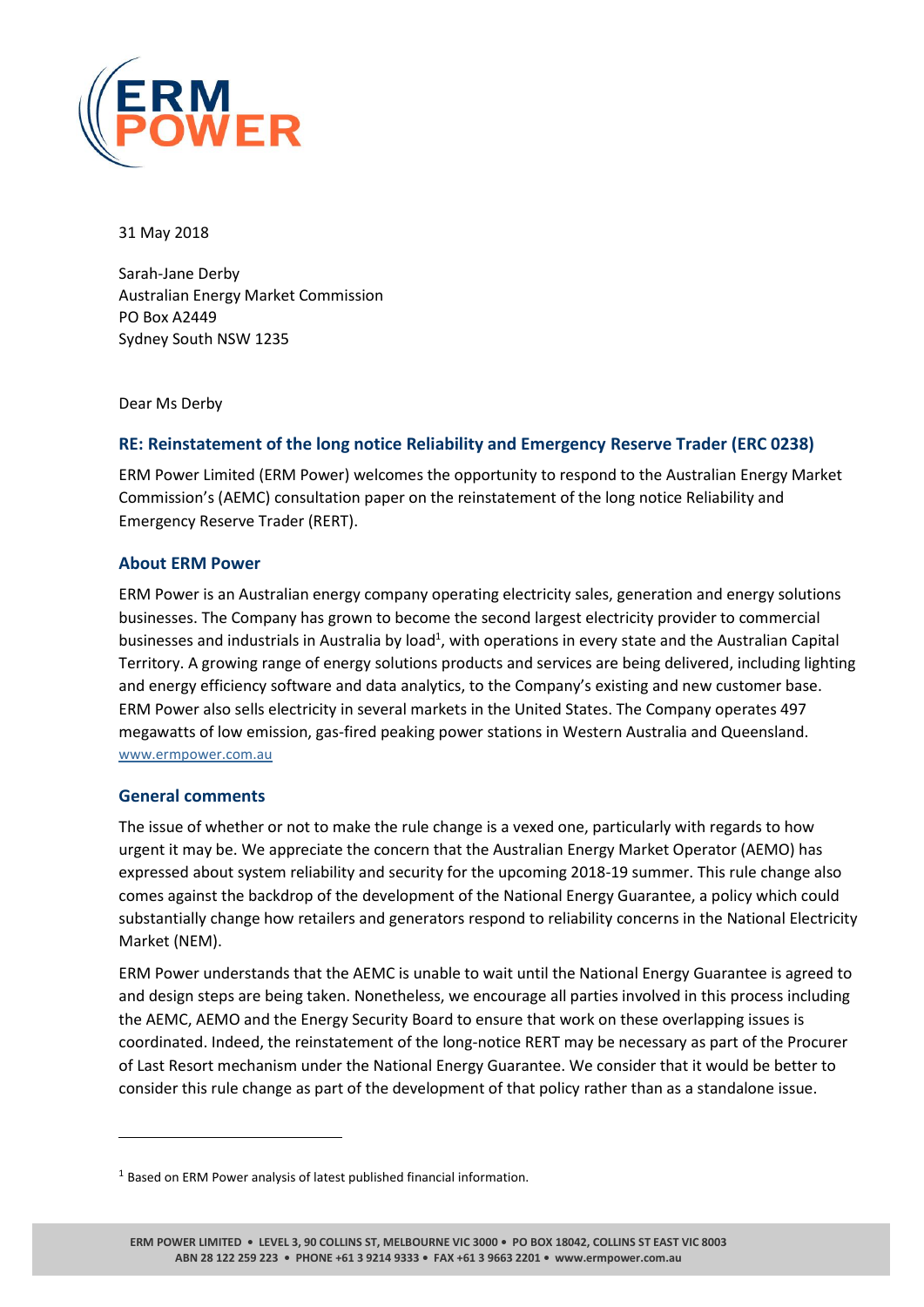

That said, we understand that as the AEMC is required to consider AEMO's rule change proposal in isolation, and as such our comments on the rule change are made in that context.

# **Reliability in the 2018-19 summer**

AEMO has proposed this expedited rule change on the basis that in their view there is a small risk (less than one in ten) that the level of unserved energy may exceed the reliability standard for the 2018-19 summer. Recent work performed for the AEMC's Reliability Panel indicates that the reliability standard will not be breached in the near term.<sup>2</sup> On the other hand, the most up-to-date MTPASA projections, using new probabilistic modelling, do indicate that the reliability standard could be breached in South Australia in 2019 under extreme demand and high generator failure conditions.

ERM Power has a number of concerns with these forecasts which call into question whether there is a genuine risk. While AEMO's headline figure sees the reliability standard being breached, delving deeper into the data suggests that this is unlikely to be the case. The generation availability which underpins this fails to include the 250 MW of diesel generation that the SA Government has installed, which is to be used in the event of a risk to system reliability. We also understand that the full capability of the Hornsdale Power Reserve may not be factored into generation availability either.

In addition, we note that AEMO will have 190 MW of demand response available should the RERT be required thanks to a joint Australian Renewable Energy Agency (ARENA) and AEMO trial. This is in addition to the 250 MW of emergency diesel generation and 70 MW reserved Hornsdale battery response available in South Australia which is currently not bid in the Projected Assessment of System Adequacy (PASA) timeframes and therefore not included in AEMO's reliability assessment. This demand response and additional generation capability was available to AEMO in the 2017-18 summer. These measures effectively act much like the long-notice RERT in practice as AEMO knows it will have access to 520 MW of unscheduled response as part of the RERT if it is needed in 2018-19. This will surely assist AEMO should more up-to-date projections suggest that there is a reliability issue for the upcoming summer.

Finally, there is nothing to prevent AEMO from discussing arrangements and settling terms and conditions including pricing with potential RERT providers well in advance of the medium-notice RERT period of 10 weeks in advance of a potential reliability issue. The absence of the long-notice RERT simply means that AEMO is unable to sign formal contracts for the provision of RERT more than 10 weeks in advance of a projected reliability or security issue. AEMO could conduct a process whereby they enter into discussions with potential RERT providers or even develop a standard form of contract to be taken to and agreed with providers before signing contracts 10 weeks out from the projected reliability shortage. This would allow AEMO to wait until there is a better understanding of conditions that can influence demand and supply such as updated forecasts of expected weather conditions and changes to forecast plant outages.

Given all of these factors, ERM Power does not consider that there is a clear case to justify reinstating the long-notice RERT at this time.

#### **Regional Demand Forecasts**

l

As outlined in the AEMC's Reliability Frameworks Review Directions Paper, AEMO's forecasts have for some time demonstrated a tendency to overestimate demand, thus indicating a greater potential for

<sup>2</sup> EY, 'Reliability Standards and Setting Review 2018 – Modelling Report for the AEMC Reliability Panel', April 2018, p29.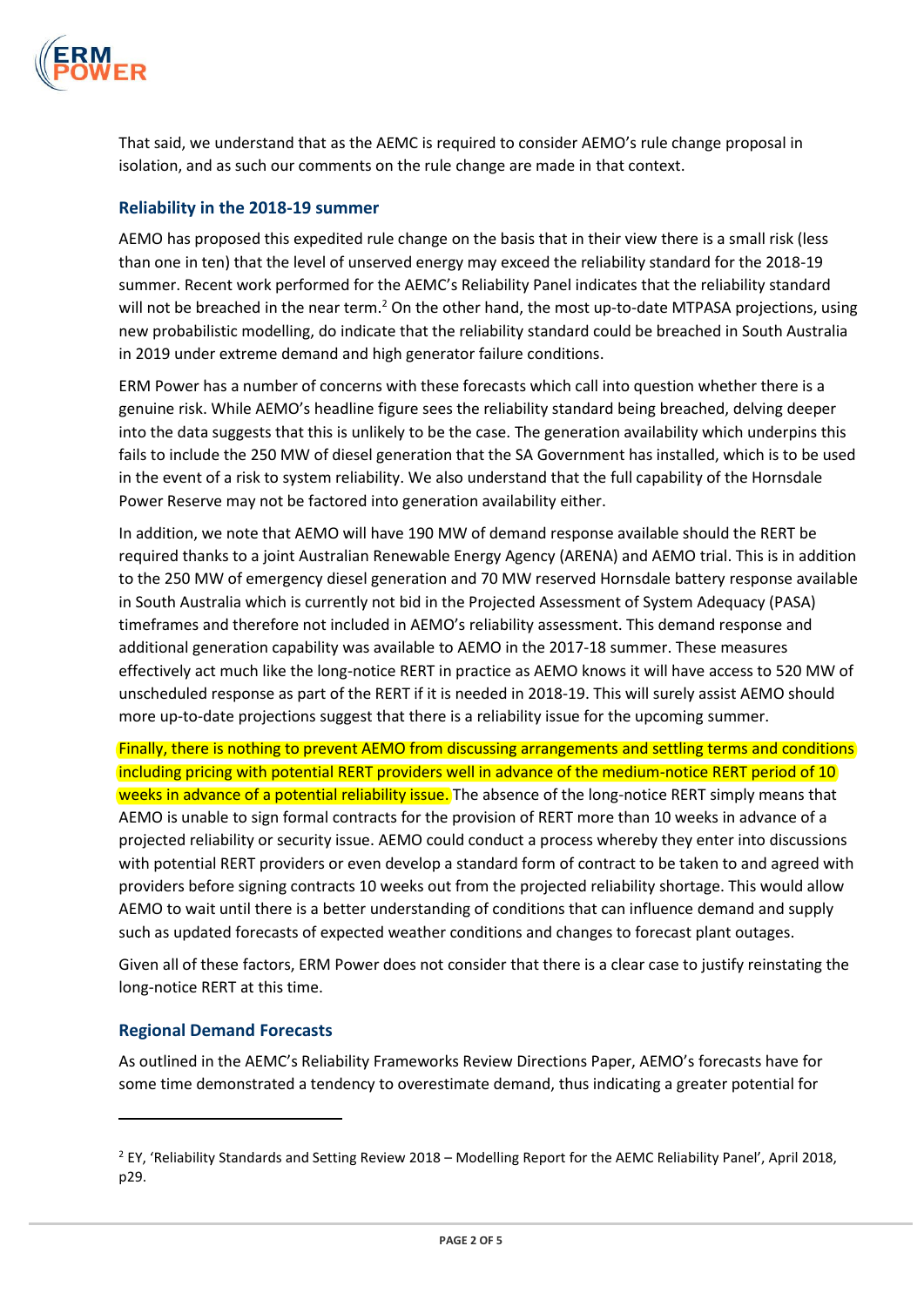

l

supply shortages than occurs in reality. This is not a new concern having been identified as early as 2010.<sup>3</sup> While AEMO's forecasts have not worsened over time, they have not improved either and the tendency to overestimate demand by significant values is clear. As such, we believe that there is a risk that by procuring long-notice RERT, there will be a greater risk of incurring unnecessary costs which inevitably get passed on to all consumers. ERM Power considers that the medium-notice RERT is a sufficient safety net which allows AEMO to wait until more up to date information is available before committing to procure RERT whilst still allowing sufficient time to do so.

In addition, the recent change to the calculation of required reserve levels based on AEMO's Forecasting Uncertainty Measure (FUM) has the potential to result in increased activation of the RERT in the ST PASA and Pre-Dispatch timeframes where an actual reserve shortfall at Dispatch may not exist at additional costs to consumers. AEMO's Summer 2017/18 Operation Review indicates that had the FUM been operational during the summer period, additional activation of RERT contracts would have occurred resulting in further increased costs to consumers<sup>4</sup>, it is worth noting however, that during all these periods based on actual demand outcomes no threat to supply reliability actually occurred, in all instances there were only perceived threats based on AEMO's demand forecasts.

Furthermore, the new deterministic MT PASA process whilst using 1,600 historical demand traces has all these demand traces scaled up to meet either the 10 or 50% POE forecasts which both suffer from the aforementioned over forecasting bias. As such this process is very conservative in methodology and tends to overstate the potential for USE which further overstates the need for the long-notice RERT. It is also worth noting that these 10 and 50% POE forecasts are not routinely updated to take into account the most recent prevailing weather forecast information.

AEMO argues that the reinstatement of the long-notice RERT could better enable the market to deliver additional capacity and enhance competition, thereby lowering costs for consumers. While we agree that in theory the possibility of AEMO signing RERT contracts up to 9 months before a reliability event may lead to lower costs of procurement, this is uncertain and ignores the fact that AEMO may still lock in unnecessary costs. According to AEMO's 'Summer 2017-18 Operations Review report', the availability payments for the RERT in 2017-18 totalled \$26.29 million.<sup>5</sup> We would be cautious about any mechanism that would lock in these costs without waiting for more data to determine if they are genuinely needed.

Even with low availability payments and higher dispatch costs, this could disincentivise generation or demand response from participating in the market over the long term. Given that the NEM is an energyonly market, high wholesale prices act as the incentive for peaking generators to remain available in the market for those few times a year when prices are high and they may be valuable. Yet, if some new entrants, or potentially existing participants believed they may be able to access a source of revenue higher than the market price cap if dispatched, they may be more willing to remain off-market and participate in the RERT even with low or no availability payments in exchange for the higher reward if dispatched.

<sup>&</sup>lt;sup>3</sup> NGF Submission Page 14 – AEMC Review of the Effectiveness of NEM Security and Reliability Arrangements in light of Extreme Weather Events

<sup>4</sup> AEMO, 'Summer 2017-18 Operations Review Report' May 2018, p 34

<sup>5</sup> AEMO, 'Summer 2017-18 Operations Review Report' May 2018, p 33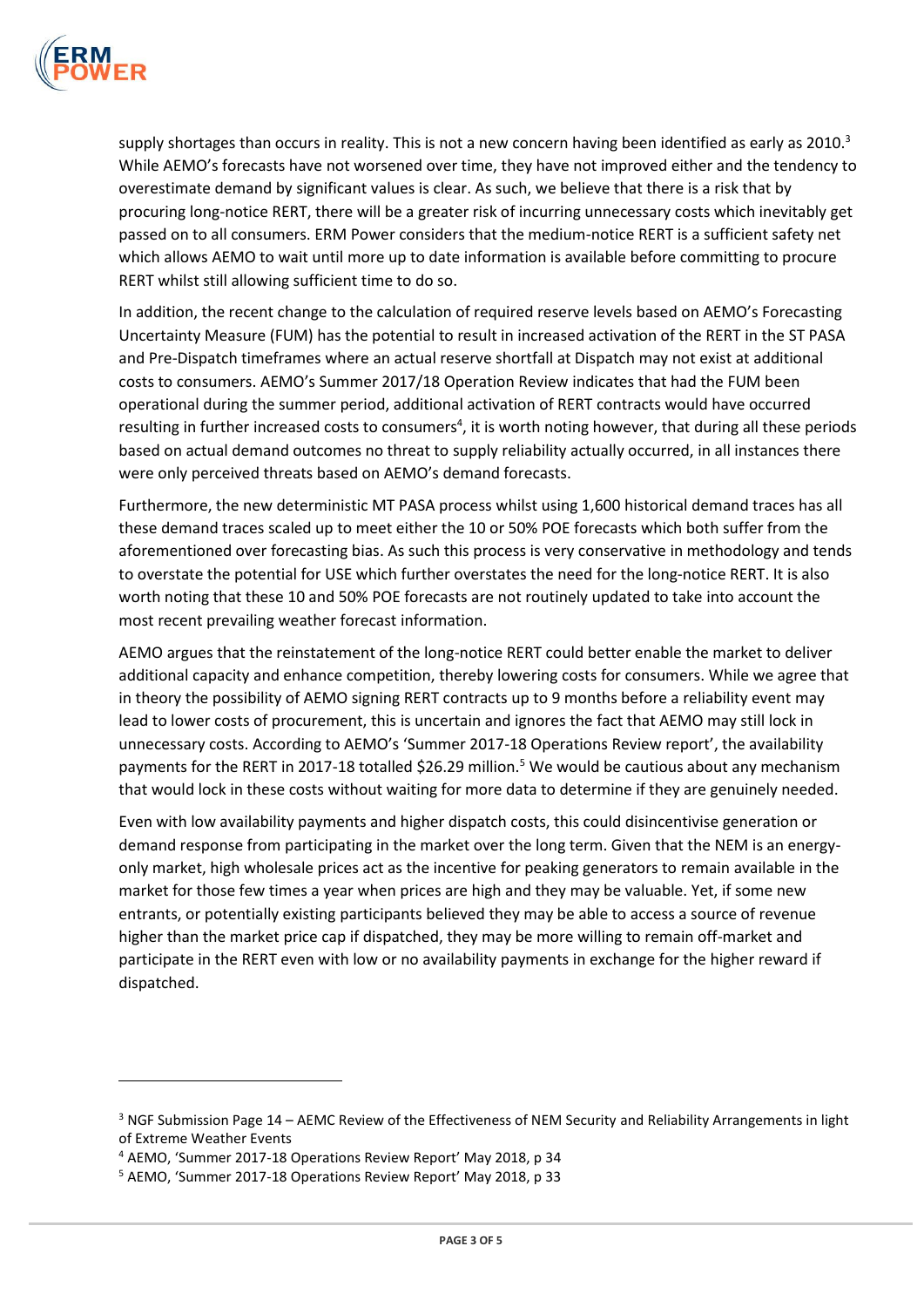

## **Potential distortionary impacts of the RERT**

During the rule change process to remove the original Long Notice RERT provisions the Commission and submissions to the rule change process clearly identified the potential distortionary impacts on the efficient functioning of the market if the procurement process was activated early. We submit that nothing has changed with regards to the NEM that would lead to this view requiring change. The current RERT process does not set limits with regards to the maximum value AEMO may pay for a RERT contract when compared to the value participants can receive for participating in the NEM dispatch process.

Arguably this has distorted the market for demand response by setting expectations with regards to the value of demand response well above the value which would be economically efficient to access the same response within the current market settings. We do not believe this is an efficient outcome for the NEM.

#### **Increasing the availability of demand response for RERT**

In our submission to the AEMC's Reliability Frameworks Review, ERM Power has proposed a modification of the existing RERT rules that could enable additional demand response to be quickly and efficiently made available for the RERT if required.

ERM Power's retail business (ERM Business Energy) has one of the most successful demand response programs in the NEM, spread across all interconnected states and territories. As such we are well placed to comment on how to better facilitate demand response in the NEM.

At present, demand response may only participate in the RERT if it is not already participating in the market through existing arrangements. The rationale for this requirement is to ensure that RERT contracting is associated with genuinely new supply that would not otherwise be provided through the market in response to high spot prices. However because of the competing aims of AEMO and retailers or third parties in dispatching demand response, there may be more demand response able to assist AEMO in the event of a potential reliability issue under the right conditions.

This is because retailers dispatch demand response in response to projection of wholesale prices, whereas demand response will be dispatched for the RERT in response to a forecast of possible lack of supply. While it should be expected that at times of lower system reserves, where Lack of Reserve notices have been issued by the market operator there would be high wholesale market prices, this has historically not always been the case and was not primarily the case in the 2017-18 summer when AEMO twice dispatched relatively small amounts of demand response for system reliability purposes. At these times wholesale prices generally did not approach the market price cap which would be expected at times of a tight supply-demand balance. As such, there may have been low cost and short notice retailer-led demand response available at these times that were unable to participate as part of the RERT because it is classified as on-market.

Consequently, we consider that there is a case to change the RERT rules to allow for on-market demand response to be used for the RERT if it would not otherwise be dispatched. One such way to achieve this could be to allow retailers and third party aggregators with demand response the opportunity to on-sell their demand response to AEMO as part of the RERT. This may be particularly effective in the Short Notice RERT timeframe. This would provide AEMO with an option to access significant volumes of additional demand response at a time closer to dispatch when the uncertainty of its actual need is reduced and at lower costs than typical RERT contracts. In situations where the retailer or third party is not dispatching, or intending to dispatch the demand response, AEMO could dispatch this for the RERT. We submit this would be a good first step to efficiently unlock additional demand response prior to the 2018-19 summer period.